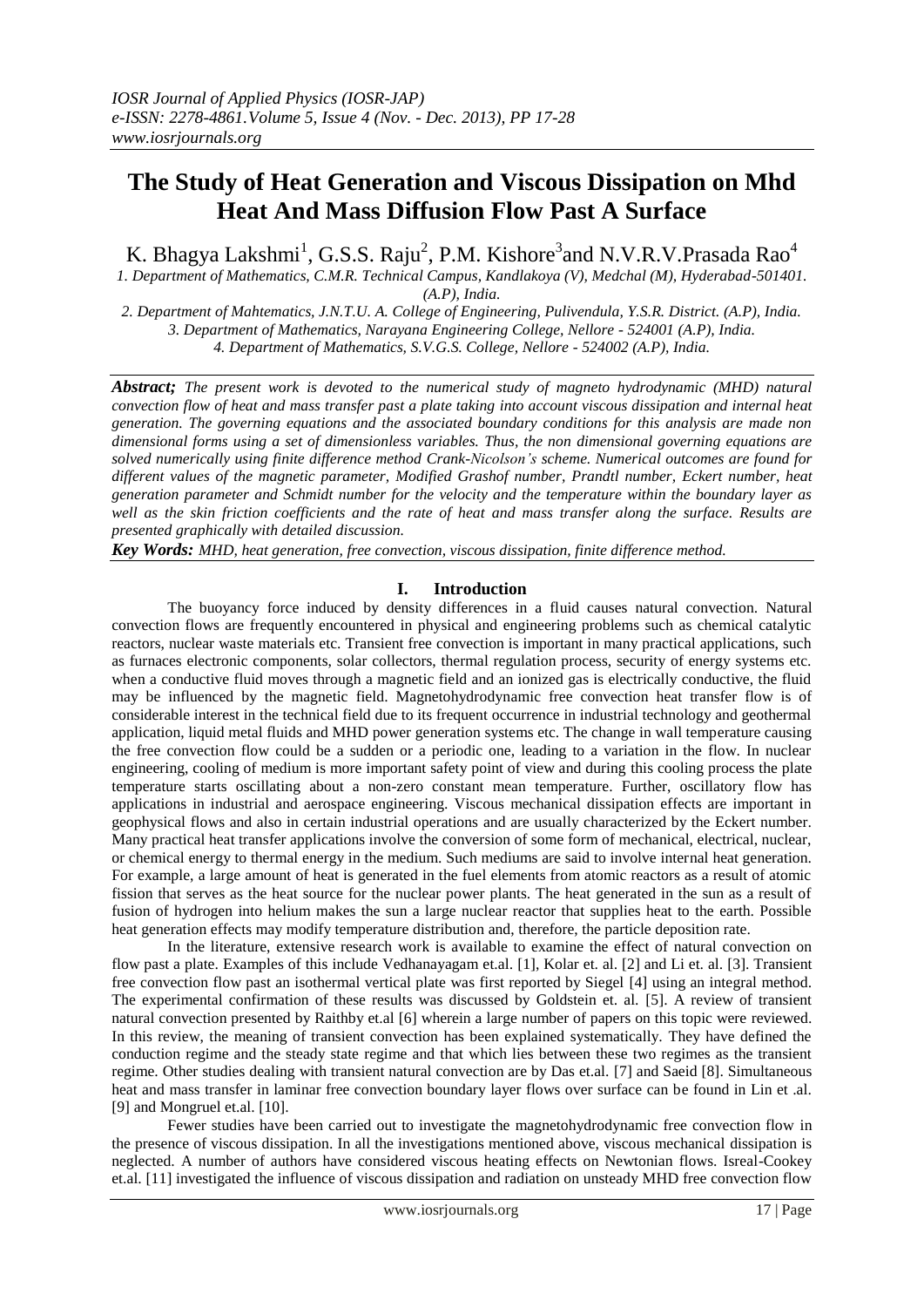past an infinite heated vertical plate in a porous medium with time dependent suction. Zueco [12] used network simulation method (NSM) to study the effects of viscous dissipation and radiation on unsteady MHD free convection flow past a vertical porous plate. Suneetha et.al. [13] have analyzed the thermal radiation effects on hydromagnetic free convection flow past an impulsively started vertical plate with variable surface temperature and concentration is analyzed by taking into account of the heat due to viscous dissipation. Recently Hiteesh [14] studied the boundary layer steady flow and heat transfer of a viscous incompressible fluid due to a stretching plate with viscous dissipation effect in the presence of a transverse magnetic field.

The heat transfer in a laminar boundary layer flow of a viscous fluid over a linearly stretching continuous surface with viscous dissipation/frictional heating and internal heat generation was analysed by Vajravelu and Hadjinicolaou [15]. They considered the volumetric rate of heat generation,  $q'''[W/m^3]$ , as

$$
q'''[W/m^3] = Q_0(T_f - T_\infty),
$$
 for  $T_f \ge T_\infty$  and,  $q''' = 0$ , for  $T_f \ge T_\infty$ , where  $Q_0$  is the heat generation

constant. Madhusudhana Rao et.al. [16] studied the analysis of unsteady free convection heat and mass transfer flow through a non-homogeneous porous medium with variable permeability bounded by an infinite porous vertical plate in slip flow regime taking into account the radiation, chemical reaction and temperature gradient dependent heat source. Mamun et al. [17] investigated MHD-conjugate heat transfer analysis for a vertical flat plate in presence of viscous dissipation and heat generation. Recently, Azim et al. [18] analyzed viscous Joule heating MHD-conjugate heat transfer for a vertical flat plate in the presence of heat generation.

Hence, based on the above mentioned investigations and applications, the object of this paper is to study magnetohydrodynamic transient heat and mass transfer flow by free convection past a vertical plate in the presence of viscous dissipation and heat generation, when the temperature of the plate oscillates periodically about a constant mean temperature. The present investigation may be useful for the study of movement of oil or gas and water through the reservoir of an oil or gas field, underground water in river beds, filtration and water purification processes. This study of flow past a vertical surface can be utilized as the basis of many scientific and engineering applications, including earth science, nuclear engineering and metallurgy. In nuclear engineering, it finds its applications for the design of the blanket of liquid metal around a thermonuclear fusionfission hybrid reactor. In metallurgy, it can be applied during the solidification process. The results of the problem are also of great interest in geophysics, in the study of interaction of geomagnetic field with the fluid in the geothermal region.

### **II. Mathematical Analysis**

We consider a one – dimensional flow of an incompressible and electrically conducting viscous fluid along an infinite vertical plate. The  $x'$ -axis is taken along the infinite plate and  $y'$ -axis normal to it. Initially, the plate and the fluid are at same temperature  $T'_{\infty}$  with concentration level  $C'_{\infty}$  at all points. At time  $t' > 0$ , the plate temperature is raised to  $T_w'$  and a periodic temperature variation is assumed to be superimposed on this mean constant temperature of the plate and the concentration level at the plate is raised to  $C'_{w}$ . A magnetic field of uniform strength is applied perpendicular to the plate and the magnetic Reynolds number is assumed to be small so that the induced magnetic field is neglected [19]. There is no applied electric field. The MHD term is derived from an order-of-magnitude analysis of the full Navier-Stokes equations. Under these conditions and assuming variation of density in the body force term (Boussinesq's approximation), the problem can be

governed by the following set of equations:  
\n
$$
\frac{\partial u'}{\partial t'} = \nu \frac{\partial^2 u'}{\partial y'^2} + \left[ g \beta (T' - T'_{\infty}) + g \beta_c (C' - C'_{\infty}) \right] - \frac{\sigma B_0^2 u'}{\rho}
$$
\n(1)

$$
\frac{\partial T'}{\partial t'} = \frac{k}{\rho c_p} \frac{\partial^2 T'}{\partial y'^2} + \frac{\nu}{\rho c_p} \left(\frac{\partial u'}{\partial y'}\right)^2 + \frac{Q'}{\rho c_p} \left(T' - T'_\infty\right)
$$
\n(2)

$$
\frac{\partial C'}{\partial t'} = D \frac{\partial^2 C'}{\partial y'^2} \tag{3}
$$

with the following initial and boundary conditions: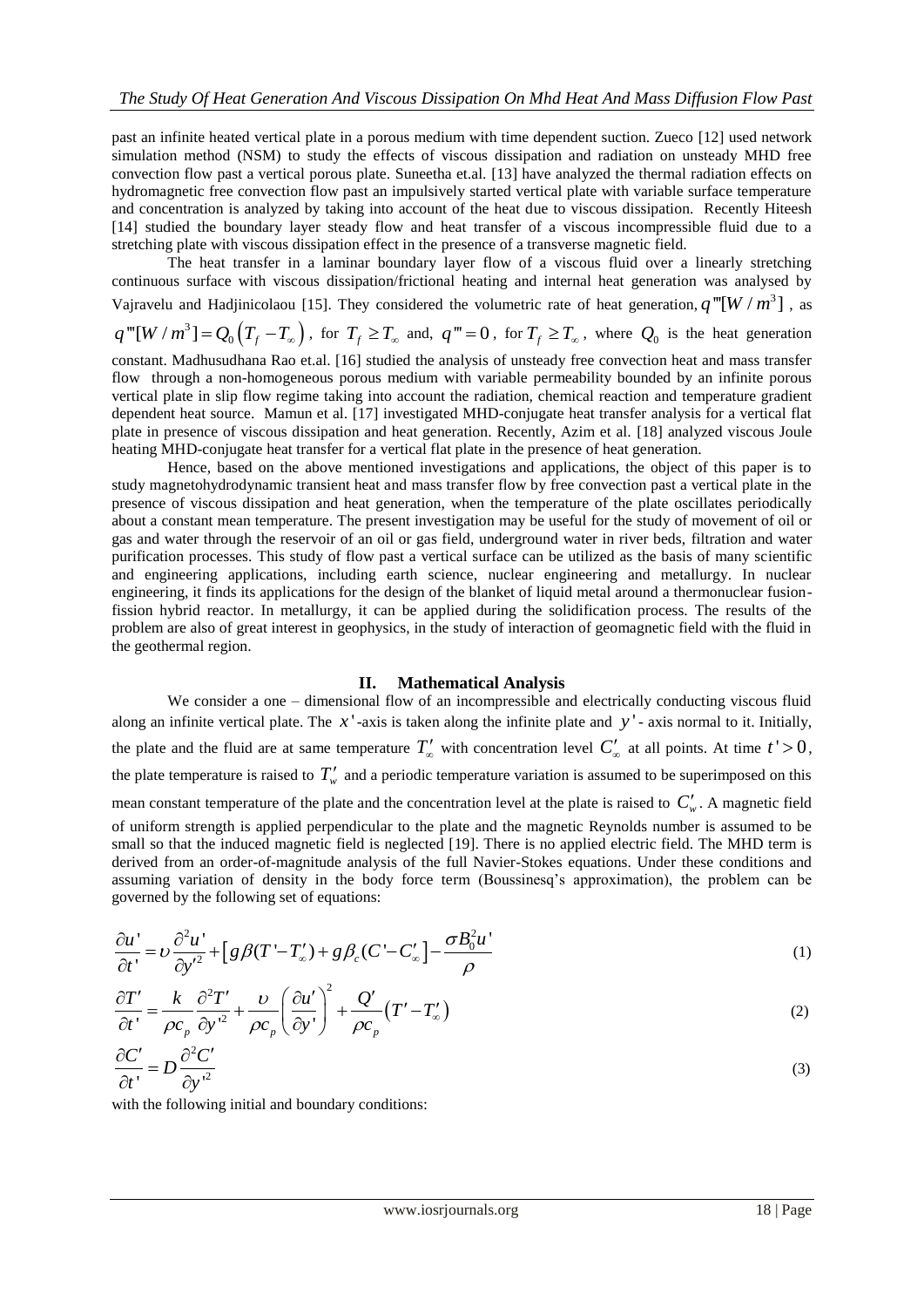The Study Of Heat Generation And Viscous Dissipation On Mhd Heat And Mass Diffusion Flow Past 
$$
u' = 0
$$
,  $T' = T_{\infty}$ ,  $C' = C_{\infty}$  for all  $y', t' \leq 0$ 

' ' ' ' ' 0, ' ( )cos ' ', ' ' 0, ' 0 *w w w u T T T T w t C C at y t* 

$$
u = 0, \quad T - T_w + \in (T_w - T_\infty) \cos w \ t, \quad C = C_w \ at \ y = 0,
$$
  

$$
u' \to 0, \quad T' \to T'_\infty, \quad C' \to C_\infty \ as \ y' \to \infty, \ t' > 0
$$

(4)

The second term of R.H.S. of the momentum equation (1) denotes buoyancy effects, the third term is the MHD term. The second term of R.H.S. of the energy equation (2) denotes radiation term, the third term is viscous dissipation term. The heat generation and heat due to viscous dissipation is taken into an account in equation (2).

The temperature distribution is independent of the flow and heat transfer is by conduction alone. This is true for fluids in initial stage due to the absence of convective heat transfer or at small Grashof number flow (*Gr*  $\leq$ 1).

$$
S\text{kin}-\text{friction is given by }\tau_s'=-\mu\left(\frac{\partial u'}{\partial y'}\right)_{y=0} \tag{5}
$$

We introduce the non-dimensional variables:

$$
\begin{aligned}\n\text{We introduced the non-dimensional variables:} \\
t &= \frac{t'}{t_R}, \quad y = \frac{y'}{L_R}, \quad u = \frac{u'}{U_R}, \quad w = w' t_R, \quad \text{Pr} = \frac{\mu C_p}{k}, \quad Q = \frac{Q' L_R^2}{\rho c_p v} \\
M &= \frac{\sigma B_0^2 v}{\rho U_R^2}, \quad Sc = \frac{v}{D}, \quad \theta = \frac{T' - T_\infty'}{T_\infty' - T_\infty'}, \quad C = \frac{C' - C_\infty'}{C_\infty' - C_\infty}, \quad \Delta T = T_\infty' - T_\infty', \\
Gm &= \frac{\nu g \beta_c (C_w' - C_\infty)}{U_R^3}, \quad U_R = (\nu g \beta \Delta T)^{1/3}, \quad L_R = \left(\frac{g \beta \Delta T}{v^2}\right)^{-1/3},\n\end{aligned}
$$
\n(6)

$$
t_R = (g \beta \Delta T)^{-2/3} \nu^{1/3},
$$
  $E = \frac{U_R^2}{C_P \Delta T}$ 

The equations (1) - (3) reduce to following non-dimensional form:

$$
\frac{\partial u}{\partial t} = \frac{\partial^2 u}{\partial y^2} + \theta + GmC - Mu \tag{7}
$$

$$
\frac{\partial \theta}{\partial t} = \frac{1}{\text{Pr}} \frac{\partial^2 \theta}{\partial y^2} + E \left( \frac{\partial u}{\partial y} \right)^2 + Q\theta \tag{8}
$$

$$
Sc\frac{\partial C}{\partial t} = \frac{\partial^2 C}{\partial y^2}
$$
 (9)

with the following initial and boundary conditions:

 $u = 0,$   $\theta = 0,$   $C = 0$  for all  $y, t \le 0$ <br>  $u = 0,$   $\theta = 1 + \epsilon \cos \omega t,$   $C = 1$  at  $y = 0, t > 0$  (10)  $\theta = 1 + \epsilon \cos \omega t$ ,  $C = 1$   $at \; y = 0, t > 0$ 

$$
u \to 0,
$$
  $\theta \to 0,$   $C \to 0$  as  $y \to \infty$ ,  $t > 0$  (11)

where  $\omega t$  is phase angle.

Skin – Friction: In non-dimensional form, the skin – friction is given by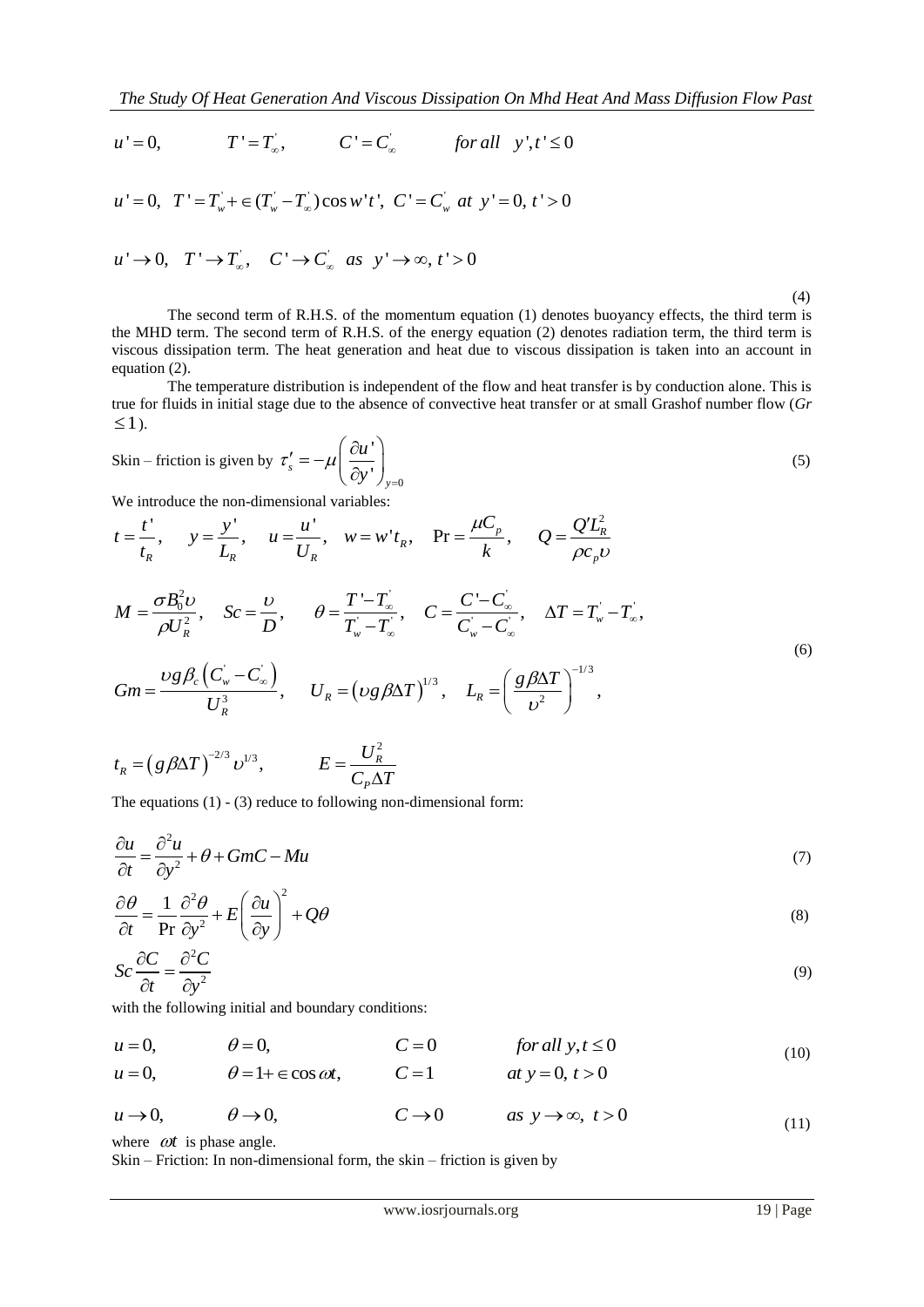$$
\tau = -\left(\frac{\partial u}{\partial y}\right)_{y=0} \tag{12}
$$

Nusselt Number: From temperature field, the rate of heat transfer in non-dimensional form is expressed as

$$
Nu = -\left(\frac{\partial \theta}{\partial y}\right)_{y=0} \tag{13}
$$

Sherwood Number: From concentration field, the rate of mass transfer in non-dimensional form is expressed as

$$
Sh = -\left(\frac{\partial C}{\partial y}\right)_{y=0} \tag{14}
$$

All the physical variables are defined in the nomenclature.

#### **III. Numerical Technique**

Equations  $(2 - 7) - (2 - 9)$  are coupled non-linear partial differential equations and are to be solved under the initial and boundary conditions of equations  $(10) - (11)$ . However exact or approximate solutions are not possible for this set of equations and hence we solve these equations by the implicit finite difference method

not possible for this set of equations and hence we solve these equations by the implement finite difference function  
of Crank – Nicolson's type. The finite difference equations corresponding to equations (7) – (9) are as follows:  

$$
\left(\frac{u_{i,j+1} - u_{i,j}}{\Delta t}\right) = \left(\frac{u_{i-1,j+1} - 2u_{i,j+1} + u_{i+1,j+1} + u_{i-1,j} - 2u_{i,j} + u_{i+1,j}}{2(\Delta y)^2}\right) + \frac{1}{2}\left(\theta_{i,j+1} + \theta_{i,j}\right) + \frac{Gm}{2}\left(C_{i,j+1} + C_{i,j}\right) - \frac{M}{2}\left(u_{i,j+1} + u_{i,j}\right)
$$
(15)

$$
+\frac{1}{2}(U_{i,j+1} + U_{i,j}) + \frac{1}{2}(U_{i,j+1} + U_{i,j}) - \frac{1}{2}(U_{i,j+1} + U_{i,j})
$$
\n
$$
\frac{\theta_{i,j+1} - \theta_{i,j}}{\Delta t} = \frac{1}{\Pr} \left( \frac{\theta_{i-1,j+1} - 2\theta_{i,j+1} + \theta_{i+1,j+1} + \theta_{i-1,j} - 2\theta_{i,j} + \theta_{i+1,j}}{2(\Delta y)^2} \right) + \frac{Q}{2} \left( \theta_{i,j+1} + \theta_{i,j} \right) + E \left( \frac{u_{i+1,j} - u_{i,j}}{\Delta y} \right)^2
$$
\n
$$
Sc \left( \frac{C_{i,j+1} - C_{i,j}}{2} \right) = \left( \frac{C_{i-1,j+1} - 2C_{i,j+1} + C_{i+1,j+1} + C_{i-1,j} - 2C_{i,j} + C_{i+1,j}}{2} \right)
$$
\n(17)

$$
+ \frac{1}{2} (\theta_{i,j+1} + \theta_{i,j}) + E\left(\frac{\Delta y}{\Delta y}\right)
$$
\n
$$
Sc\left(\frac{C_{i,j+1} - C_{i,j}}{\Delta t}\right) = \left(\frac{C_{i-1,j+1} - 2C_{i,j+1} + C_{i+1,j+1} + C_{i-1,j} - 2C_{i,j} + C_{i+1,j}}{2(\Delta y)^2}\right)
$$
\nInitial and boundary conditions take the following forms\n
$$
u_{i,0} = 0 \qquad \theta_{i,0} = 0, \qquad C_{i,0} = 0 \qquad \text{for all } i
$$
\n(17)

Initial and boundary conditions take the following forms

$$
u_{i,0} = 0
$$
  $\theta_{i,0} = 0$ ,  $C_{i,0} = 0$  for all i

$$
u_{i,0} = 0 \t\t \theta_{i,0} = 0, \t\t C_{i,0} = 0 \t\t 3
$$
  
\n
$$
u_{0,j} = 0, \t\t \theta_{0,j} = 1 + \epsilon \cos \omega t, \t\t C_{0,j} = 1
$$
  
\n
$$
u_{L,j} = 0, \t\t \theta_{L,j} = 0, \t\t C_{L,j} = 0
$$

$$
u_{L,j} = 0, \t\t \theta_{L,j} = 0, \t\t C_{L,j} = 0
$$

where L corresponds to  $\infty$ , the suffix '*i*' corresponds to y and '*j*' corresponds to t.

Also  $\Delta t = t_{j+1} - t_j$  and  $\Delta y = y_{i+1} - y_i$ .

Here we consider a rectangular grid with grid lines parallel to the coordinate axes with spacing ∆y and  $\Delta t$  in space and time directions respectively. The grid points are given by  $y_i = i.\Delta y$ ,  $i = 1,2,3,...,L-1$  and  $t_i = i.\Delta t$ ,  $i = 1,2,...,L-1$  $= 1,2,3,..., P$ . The spatial nodes on the j<sup>th</sup> time grid constitute the j<sup>th</sup> layer or level. The maximum value of y was chosen as 10 after some preliminary investigations, so that the two of the boundary conditions of equation (11) are satisfied. Here the maximum value of y corresponds to  $y = \infty$ . After experimenting with few sets of mesh sizes, they have been fixed at the level  $\Delta y = 0.1$  and the time step  $\Delta t = 0.02$ , in this case, special mesh size is reduced by 50% and the results are compared. It is observed that when mesh size is reduced by 50% in  $y$ direction, the result differ only in the fifth decimal place.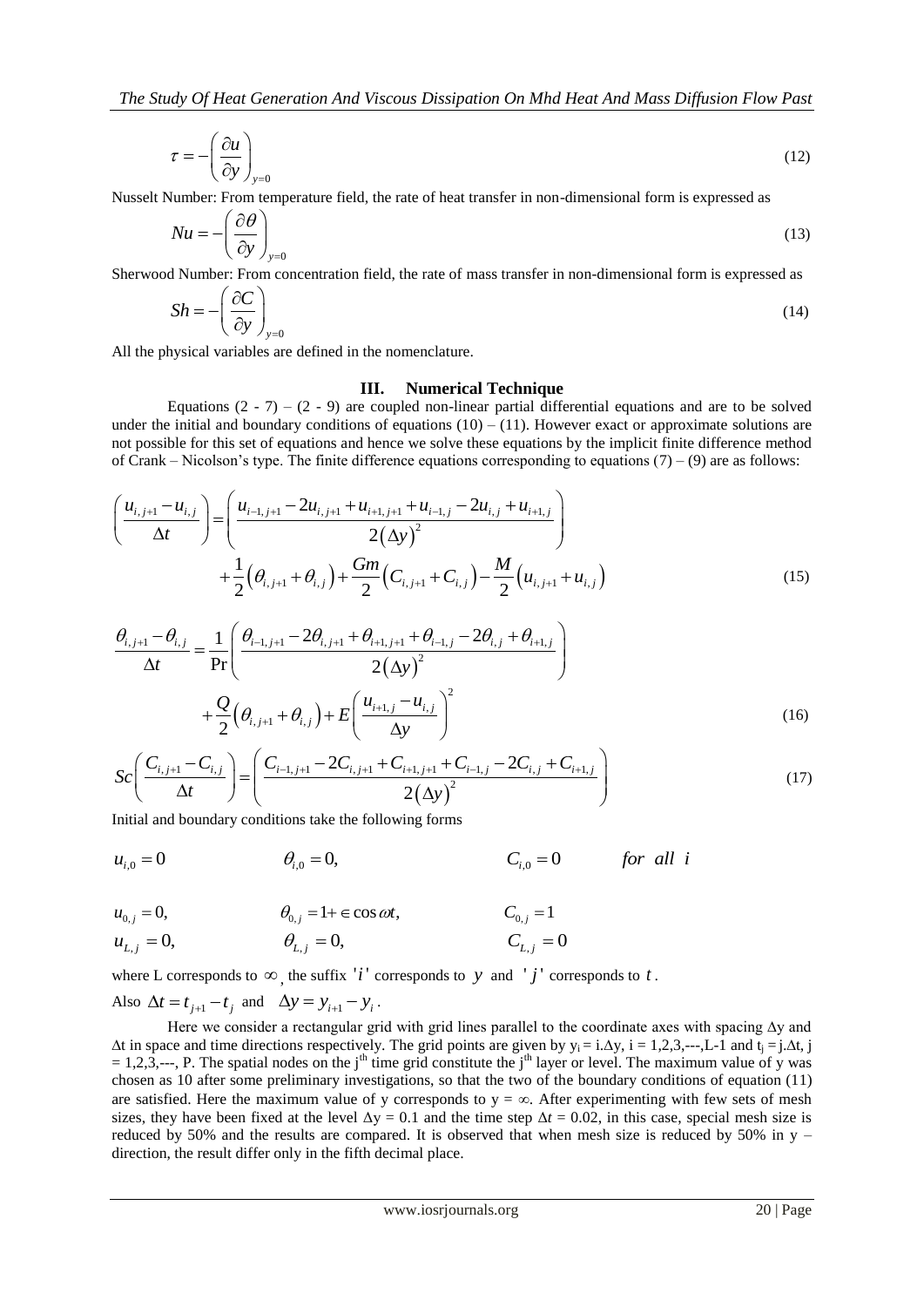The values of 'C,  $\theta$  and u' are known at all grid points at  $t = 0$  from the initial conditions. The values of 'C,  $\theta$  and u' at time level 'j+1' using the known values at previous time level 'j' are calculated as follows. The finite difference equation (17) at every internal nodal point on a particular j- level constitutes a tri-diagonal system of equations. Such a system of equations is solved by using Thomas algorithm as discussed in Carnahan et al. [20]. Thus, the values of 'C' are known at every nodal point at  $(j+1)$ <sup>th</sup> time level. Similarly the values of ' $\theta$ ' are calculated from equation (16). Using the values of 'C' and ' $\theta$ ' at (j+1)<sup>th</sup> time level in equation (15), the values of 'u' at  $(i+1)^{th}$  time level are found in similar manner. This process is continued to obtain the solution till desired time't'. Thus the values of 'C,  $\theta$  and u' are known, at all grid points in the rectangular region at the desired time level.

The local truncation error is  $O(\Delta t^2 + \Delta y^2)$  and it tends to zero when ' $\Delta t$  and  $\Delta y$ ' tend to zero. Hence the scheme is compatible. The finite difference scheme is unconditionally stable. Compatibility and stability ensures the convergence of the scheme.

 The derivatives involved in equations (12) and (14) are evaluated using five point approximation formula.

#### **IV. Results And Discussion**

The convection flows driven by combinations of diffusion effects are very important in many applications. The foregoing formulations may be analyzed to indicate the nature of interaction of the various contributions to buoyancy. In order to gain physical insight into the problem, the value of  $\in$  is chosen 1.0. The values of Prandtl number are chosen 0.71, 7 which represent air and water respectively at  $20^{\circ}$ c temperature and 1 atmospheric pressure and the values of Schmidt number are chosen to represent the presence of species by hydrogen (0.22), water vapour (0.60), ammonia (0.78) and carbon dioxide (0.96) at  $25^{\circ}$ c temperature and 1 atmospheric pressure.

Extensive computations were performed. Default values of the thermo physical parameters are specified as follows:

Magnetic parameter  $M = 2$ , Modified Grashof number  $Gc = 10$ , Phase angle  $\omega t = \frac{12}{2}$  $\omega t = \frac{\pi}{2}$ , Prandtl number *Pr* =

0.71(air), Eckert number  $E = 0.5$ , Heat generation parameter  $Q = 0.5$ , Schmidt number  $Sc = 0.22$  (hydrogen) and time  $t = 0.2$ . All graphs therefore correspond to these values unless otherwise indicated.

Fig  $(1)$  represents the velocity profiles due to the variations in  $\omega t$ . It is evident from the figure that the velocity increases and attains its maximum value in the vicinity of the plate and then tends to zero as  $y \rightarrow \infty$ . Moreover, the velocity is marginally affected by the variations in the phase angle. No reverse effect is observed in the case of heating of the surface  $(Gm < 0)$ .

Fig (2) reveals the effects of M*,* on the velocity profiles. It is obvious from the figure that the velocity near the plate exceeds i.e., the velocity overshoot occurs. It is observed that an increase in the value of *'M'* leads to fall in the velocity. It is due to the application of transverse magnetic field will result a resistive type force (Lorentz force) similar to drag force which tends to resist the flow and thus reducing its velocity. The presence of a porous medium increases the resistance to flow resulting in decrease in the flow velocity. The opposite phenomenon is observed for heating of the plate ( $Gm < 0$ ).

The species concentration is coupled to the velocity via Modified Grashof number as seen in equation (7). For various values of Modified Grashof number, the velocity profiles are plotted in figure (3). It is obvious from the figure that the maximum velocity attains in the vicinity of the plate then decreases to zero as  $y \rightarrow \infty$ . It is observed that greater cooling of surface (an increase in Gm) results in an increase in the velocity for air. It is due to the fact increase in the values of and mass Grashof number has the tendency to increase the mass buoyancy effect. This gives rise to an increase in the induced flow. The reverse effect is observed in case of Gm  $< 0$ .

Fig. 4 shows the effect of variation of Prandtl number Pr. It is noticed that the velocity decreases as Pr increases. The velocity for  $Pr = 0.71$  is higher than that of  $Pr=7$ . Physically, it is possible because fluids with high Prandtl number have high viscosity and hence move slowly. It is also observed that no reverse effect for  $Gm<0$ .

Effects of variations of time t on the velocity are presented in fig. 5. It is clear from the fig that the velocity increases as the time t increases and the reverse effect is noticed if Gm<0.

For different values of the Schmidt number the velocity profiles are plotted in Fig. 6. It is obvious from the figure that an increase in the Schmidt number results in decrease in the velocity. It is observed that the reverse effect is obtained for Gm<0.

Figure (7) reveals the transient temperature profiles against y (distance from the plate). The magnitude of temperature is maximum at the plate and then decays to zero asymptotically. The magnitude of temperature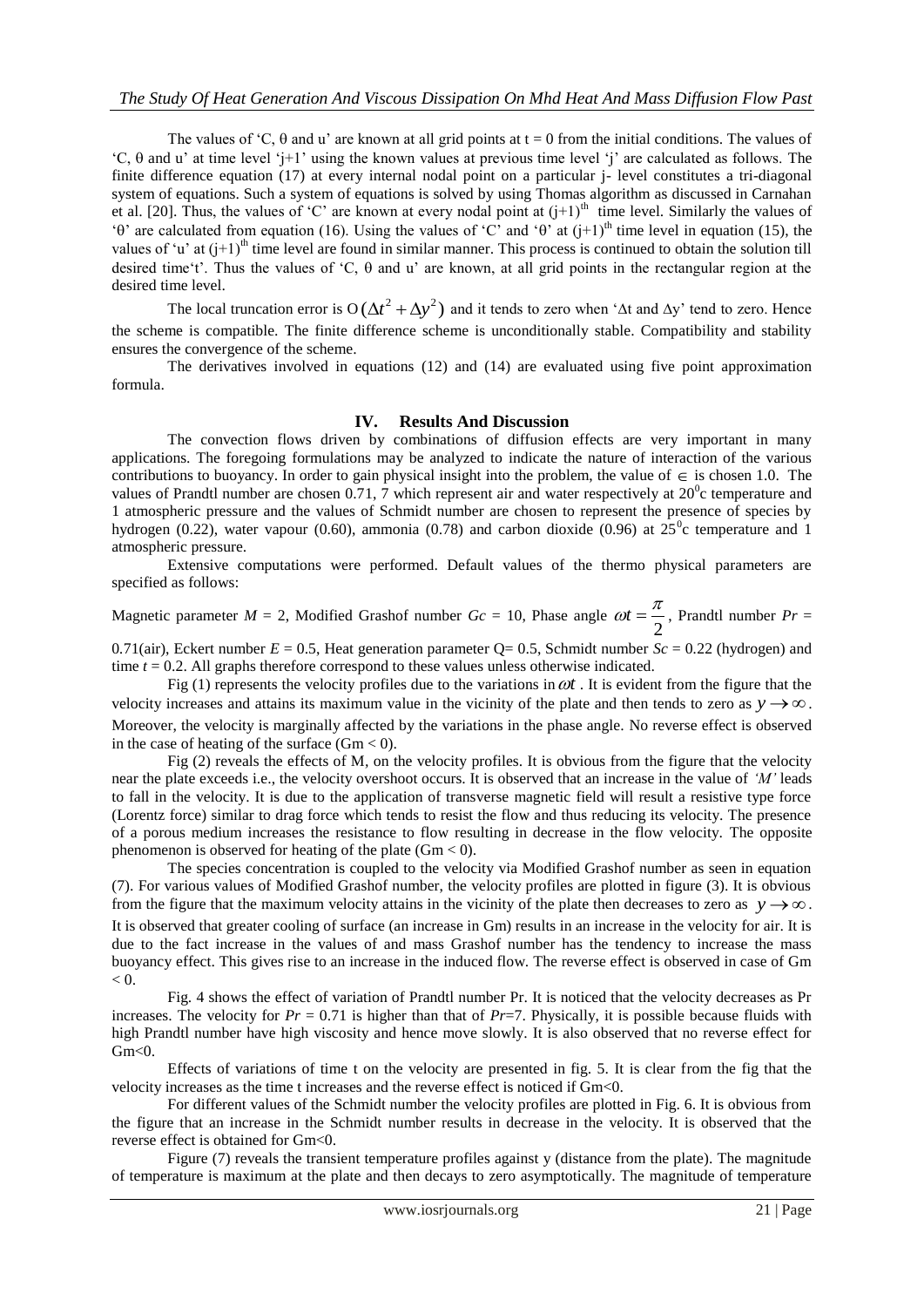for air (*Pr*=0.71) is greater than that of water (*Pr*=7). This is due to the fact that thermal conductivity of fluid decreases with increasing '*Pr'*, resulting a decrease in thermal boundary layer thickness. Also the temperature falls with an increase in the phase angle  $\omega t$  for both air and water.

In figure (8) we depict the effect of Prandtl number (Pr) on the temperature field. It is observed that an increase in the Prandtl number leads to decrease in the temperature field. Also, temperature field falls more rapidly for water in comparison to air and the temperature curve is exactly linear for mercury ( $Pr = 0.025$ ), which is more sensible towards change in temperature. From this observation it is conclude that mercury is most effective for maintaining temperature differences and can be used efficiently in the laboratory. Air can replace mercury, the effectiveness of maintaining temperature changes are much less than mercury. However, air can be better and cheap replacement for industrial purpose. This is because, either increase of kinematic viscosity or decrease of thermal conductivity leads to increase in the value of Prandtl number (Pr). Hence temperature decreases with increasing of Prandtl number (Pr).

The effect of Eckert number *'E'* on the temperature is shown in fig (9). Eckert number is the ratio of the kinetic energy of the flow to the boundary layer enthalpy difference. The effect of viscous dissipation on flow field is to increase the energy, yielding a greater fluid temperature and as a consequence greater buoyancy force. The increase in the buoyancy force due to an increase in the dissipation parameter enhances the temperature. It is also observed that the magnitude of temperature for air (*Pr*=0.71) is greater than that of water (*Pr*=7).

Effect of variations in Q on the temperature is presented in Fig. 10. It is clear from the figure that the temperature increases as heat generation parameter increases. It is also observed that the magnitude of temperature for air  $(Pr=0.71)$  is greater than that of water  $(Pr=7)$ .

Fig (11) concerns with the effect of 't' on the temperature. We see that temperature 'θ' increases as time 't' increases for both air ( $Pr = 0.71$ ) and water ( $Pr = 7$ ).

Fig (12) concerns with the effect of '*Sc'* on the concentration. It is noted that the concentration at all points in the flow field decreases exponentially with y and tends to zero as  $y \rightarrow \infty$ . A comparison of curves in the figure shows a decrease in concentration with an increase in Schmidt number. Physically it is true, since the increase of '*Sc'* means decrease of molecular diffusivity. That results in decrease of concentration boundary layer. Hence, the concentration of species is higher for small values of Sc and lower for large values of *'Sc'*.

Fig (13) reveals the skin – friction against time t for varies values of parameters  $\dot{M}$ , Gm, Sc, E,  $\omega t$  and Pr. It is noticed that the skin friction decreases with an increase in Eckert number, modified Grashof number and heat generator parameter while it increase with an increase in magnetic parameter, phase angle and Schmidt number for both air and water. The magnitude of the Skin-friction for water is greater than air and this behavior is reversed after 't=0.8'.

Fig (14) depicts the Nusselt number against time't' for various values of parameters '  $\omega t$ , Pr, Q, E and Sc'. It is found that the rate of heat transfer falls with increasing  $\omega t$ , Prandtl number, Eckert number, and heat generation parameter while it increases with an increase in Schmidt number.

It is marked from Fig. (15) that the rate of concentration transfer increases with increasing values of Schmidt number 'Sc'.



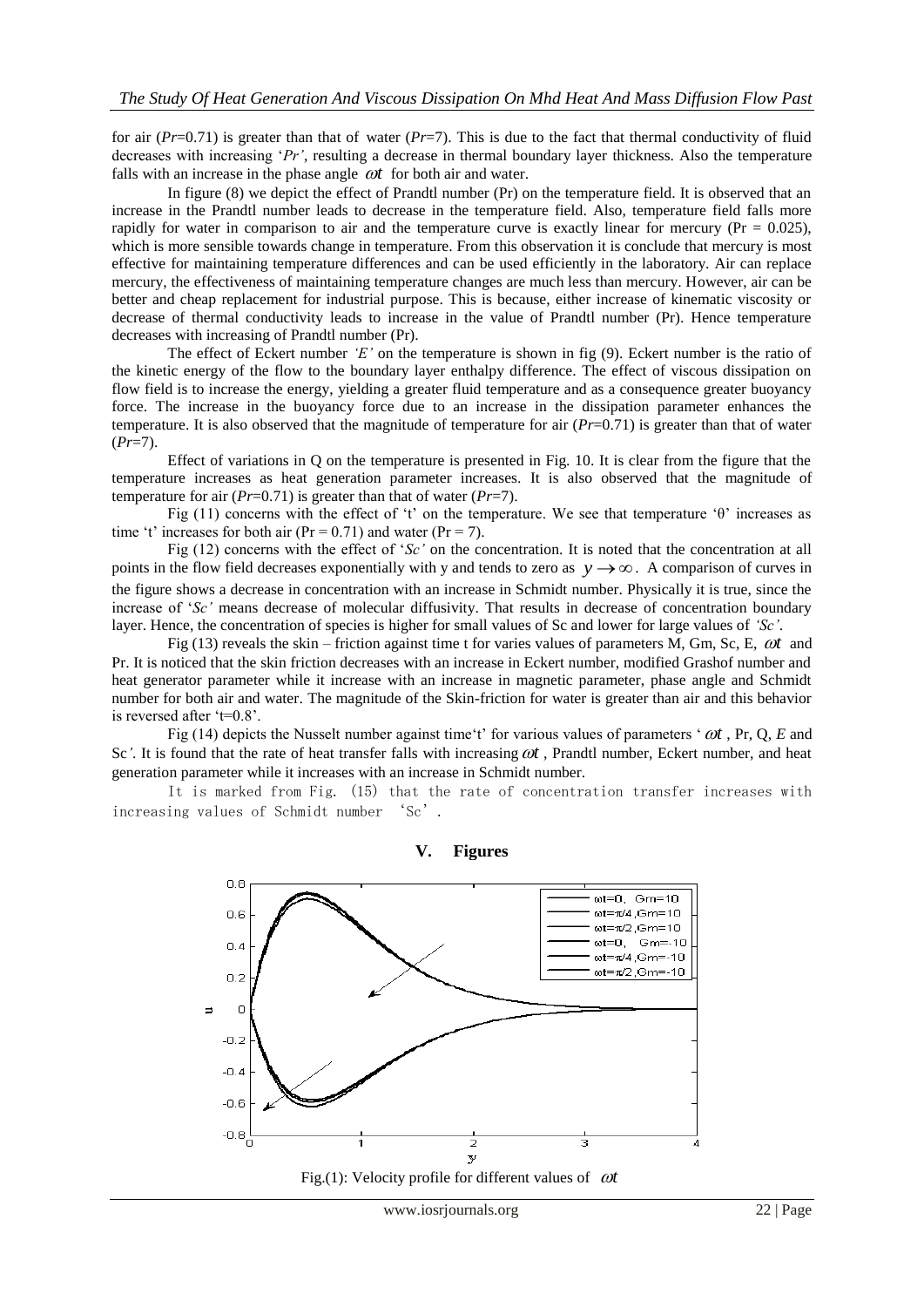

Fig.(2): Velocity profile for different values of M



Fig.(3): Velocity profile for different values of Gm



Fig.(4): Velocity profile for different values of Pr



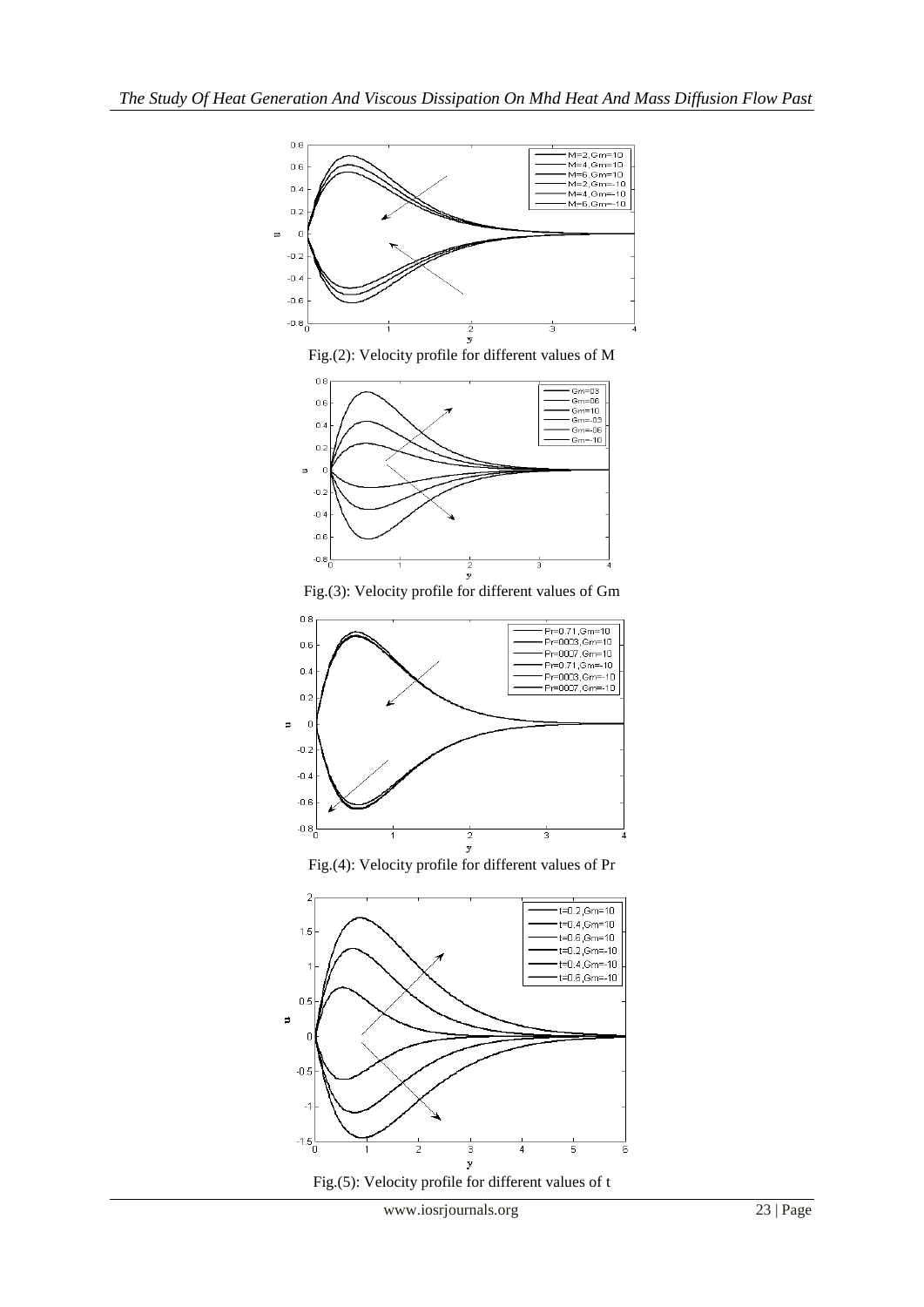

Fig.(6): Velocity profile for different values of Sc



Fig.(7): Temperature profile for different values of  $\omega t$ 



Fig.(8): Temperature profile for different values of Pr



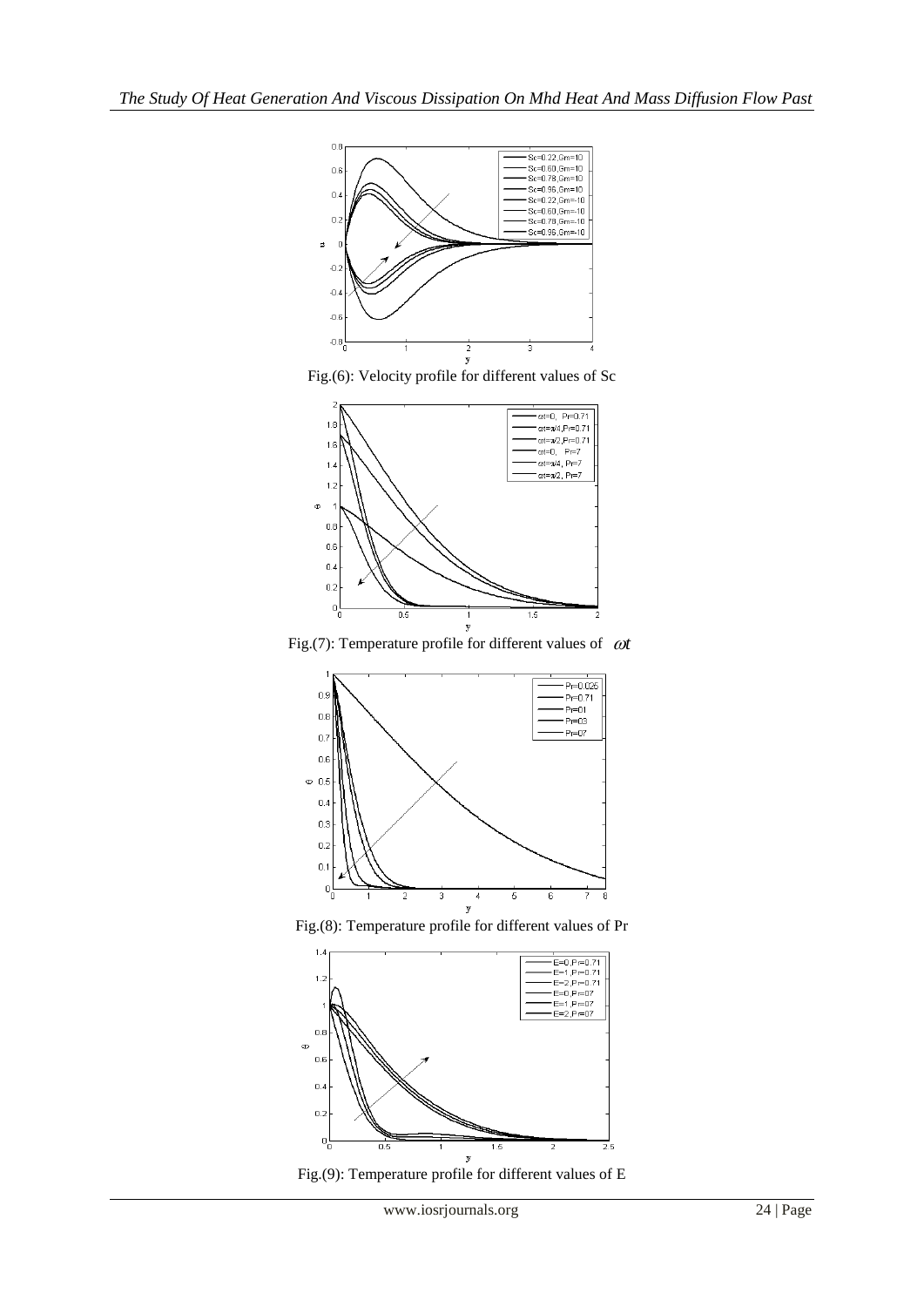

Fig.(10): Temperature profile for different values of Q



Fig.(11): Temperature profile for different values of t



Fig.(12): Concentration profile for different values of Sc

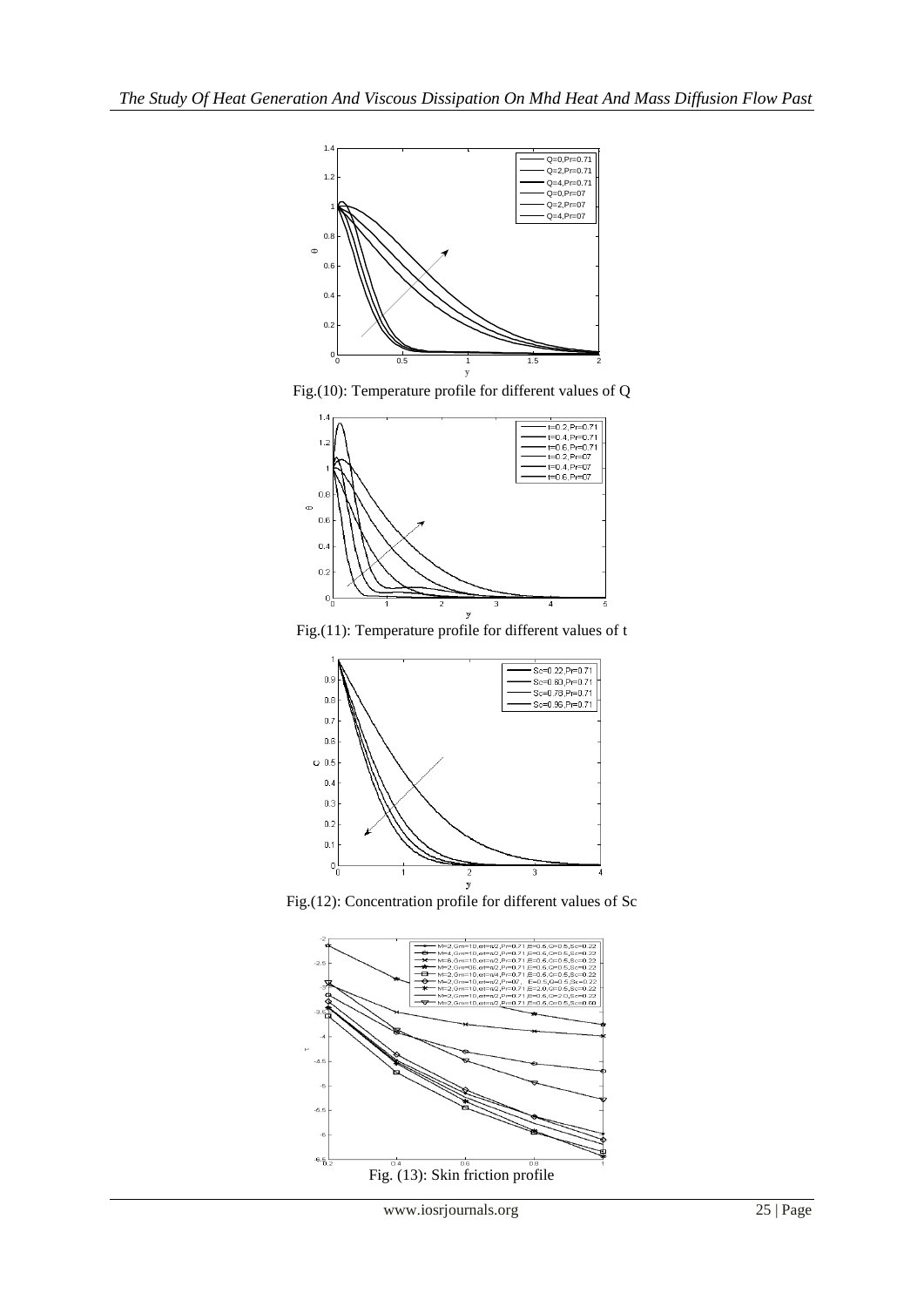

Fig. (14): Nusselt number profile



Fig. (15): Sherwood number profile

## **VI. Conclusions**

This paper presents a numerical study of heat generation effects on the transient hydromagnetic natural convection flow past a vertical plate with mass diffusion and fluctuating temperature about time at the plate, by taking into account the heat due to viscous dissipation. The governing equations are solved by an implicit finite difference method of Crank – Nicolson type. The results are obtained for temperature, velocity, skin – friction, Nusselt number and Sherwood number. The effects of various parameters are discussed on the flow variables and presented by graphs.

From the present numerical investigation, following observations have been drawn:

- $\triangleright$  Velocity increases and attains its maximum value in the vicinity of the plate and then tends to '0' as  $v \rightarrow \infty$  due to the variations in phase angle ( $\omega$ t), Schmidt number (Sc), time (t), Modified Grashof number (Gm) and Prandtl number (Pr).
- $\triangleright$  Velocity decreases with an increase in magnetic parameter (M), Schmidt number (Sc) and the reverse effect is noticed for Gm<0. Also Velocity decreases with an increase in phase angle (ωt) and Prandtl number (Pr).
- $\triangleright$  Velocity increases with increasing time't' and modified Grashof number (Gm) and the reverse effect is noticed for Gm<0.
- $\triangleright$  The magnitude of temperature is maximum at the plate and then decays to zero asymptotically.
- $\triangleright$  Temperature falls with an increase in the phase angle ( $\omega$ t) and Prandtl number (Pr) for both air and water. The magnitude of temperature for air (Pr = 0.71) is greater than that of water (Pr = 7).
- $\triangleright$  Temperature enhances due to an increase in the dissipation parameter (E), heat generating parameter (O) and time't' for both air and water.
- $\triangleright$  Concentration decreases with an increase in Schmidt number (Sc).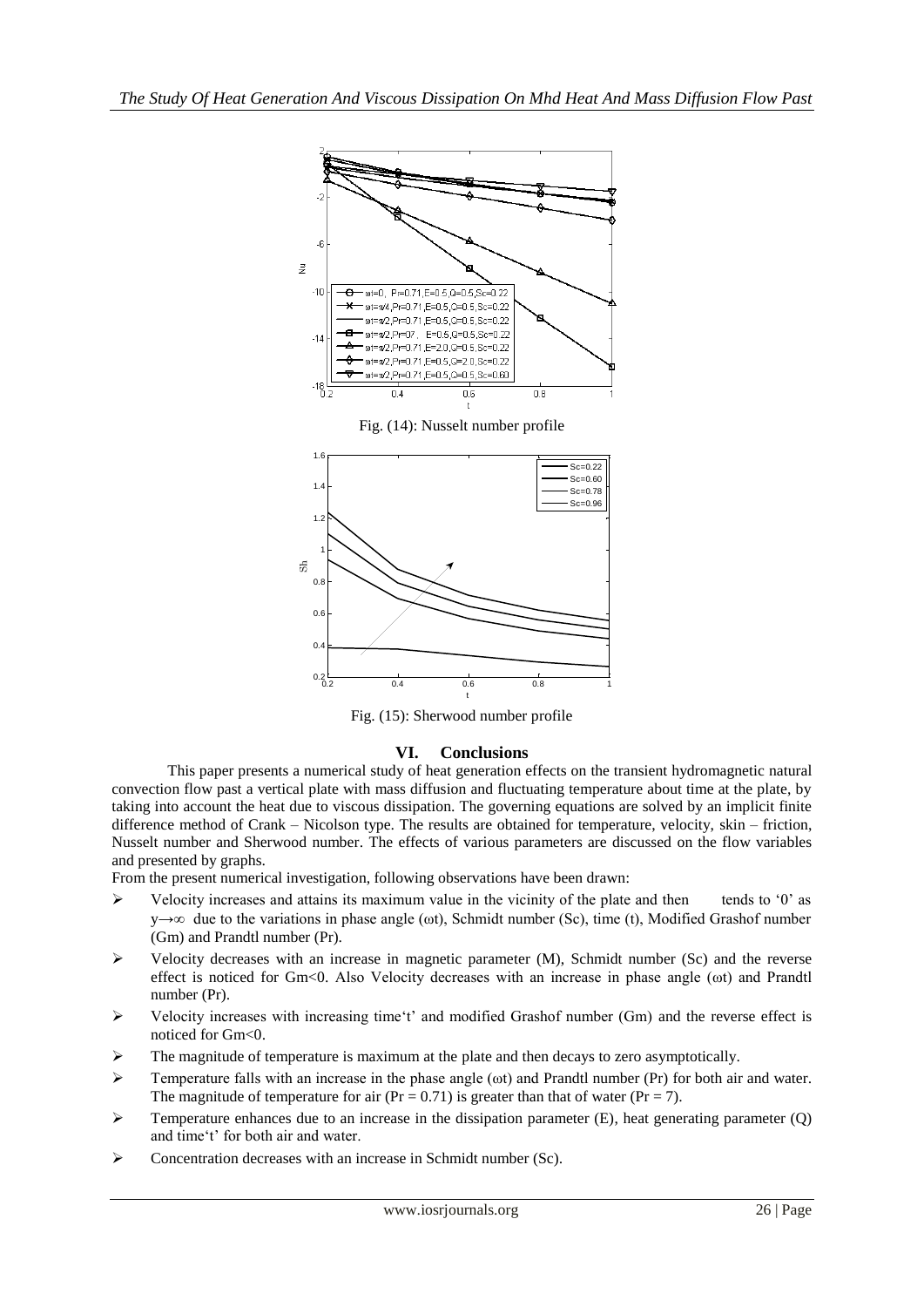- $\triangleright$  Skin friction profile for water is greater than that of air and also it decreases with an increase in Grashof number (Gm), Eckert number (E) and heat generation parameter (Q)' while it increases with an increase in 'magnetic parameter (M), phase angle (ωt) and Schmidt number (Sc)'.
- > It is found that the rate of heat transfer falls with increasing  $\omega t$ , Prandtl number (Pr), Eckert number (E), and heat generation parameter (Q) while it increases with an increase in Schmidt number (Sc).
- The rate of concentration transfer increases with increasing values of Schmidt number  $(S<sub>c</sub>)$ .

#### **References**

- [1]. Vedhanayagam, M., Altenkirch, R.A. and Eichhorn, R. (1980): A transfor-mation of the boundary layer equations for free convection flow pasta vertical flat plate with rbitrary blowing and wall temperaturevariation, Int. J. Heat Mass Transfer, 23, 1286- 1288.
- [2]. Kolar, A.K. and Sastri, V.M. (1988): Free convective transpiration over a vertical plate, a numerical study, Heat and Mass Transfer, 23, 327-336.
- [3]. Li Jian, Ingham ,D.B. and Pop, I. (2001): Natural convection from a vertical flat plate with a surface temperature oscillation, Int. J. Heat Mass Transfer, 44, 2311-2322.
- [4]. Siegel, R. (1958): Transient free convection from a vertical flat plate, Trans. ASME, 80, 347-359.
- [5]. Goldstein, R.J. and Eckert, E.R.G. (1960): The steady and transient free convection boundary layer on a uniformly heated vertical plate, Int. J. Heat Mass Transfer, 1, 208-218.
- [6]. Raithby, G.D. and Hollands, K.G.T. (1985): Natural Convection In Hand-book of Heat Transfer Fundamentals,(Rohsenow W.M., Hartnett, J.D. and Ganic, E.N. (eds.)), McGraw-Hill, New York.
- [7]. Das, U.N., Deka, R.K. and Soundalgekar, V.M. (1999): Transient free convection flow past an infinite vertical plate with periodic temperature variation, Journal of Heat Transfer, Transactions of the American Society Of Mechanical Engineers, 121, 1091-1094.
- [8]. Saeid, Nawaf, H. (2003): Transient free convection from vertical wall with oscillating surface temperature, Asean Journal For Science & Technology Development, 20, 261-269.
- [9]. Lin, H.T. and Yu, W.S. (1995): Combined heat and mass transfer by laminar natural convection flow from a vertical plate, Heat and Mass Transfer, 30, 369-376.
- [10]. Mongruel, A., Cloitre, M. and Allain, C. (1996) Scaling of boundary-layer flows driven by double-diffusive convection, Int. J. Heat Mass Transfer, 39, 3899-3910.
- [11]. Israel cookey, C., Ogulu, A., Omubo Pepple ,V.M. (2003): The influence of viscous dissipation and radiation on unsteady MHD free convection flow past an infinite heated vertical plate in a porous medium with time depedent suction. Int. J. Heat Mass Transfer, 46, 13, 2305 – 2311.
- [12] Zueco Jordan, J. (2007): Network Simulation Method Applied to Radiation and Dissipation Effects on MHD Unsteady Free Convection over Vertical Porous Plate. Applied Mathematical Modelling, 31, 20, 2019 – 2033.
- [13]. Suneetha, S. Bhaskar Reddy, N. Ramachandra Prasad, V. (2008): the thermal radiation effects on MHD free convection flow past an impulsively started vertical plate with variable surface temperature and concentration. Journal of Naval Architecture and Marine engineering,  $2, 57 - 70$ .
- [14]. Hitesh Kumar (2009): Radiative Heat Transfer with Hydro magnetic flow and viscous dissipation over a stretching surface in the presence of variable heat flux. Thermal Science 13, 2, 163 – 169.
- [15]. K. Vajravelu and A. Hadjinicolaou, (1993): Heat transfer in a viscous fluid over a stretching sheet with viscous dissipation and internal heat generation, International Communications in Heat and Mass Transfer, 20, 3, 417–430.
- [16]. B. Madhusudhana Rao, G.Viswanatha Reddy, M.C.Raju, S.V.K.Varma, (2013): MHD transient free convection and chemically reactive flow past a porous vertical plate with radiation and temperature gradient dependent heat source in slip flow regime. IOSR Journal of Applied Physics, 3, 6, 22-32.
	- [17]. A. Mamun, Z. R. Chowdhury, M. A. Azim, and M. M. Molla, (2008): MHD-conjugate heat transfer analysis for a vertical flat plate in presence of viscous dissipation and heat generation, International Communications in Heat and Mass Transfer, 35, 10, 1275–1280.
- [18]. M. A. Azim, A. A.Mamun, andM.M. Rahman,(2010): Viscous Joule heating MHD-conjugate heat transfer for a vertical flat plate in the presence of heat generation, International Communications in Heat and Mass Transfer, 37, 6, 666–674.
- [19]. Cowling ,T.G. (1957): Magnetohydrodynamics Interscience Publishers, New York.
- [20]. Carnahan, B., H.A. Luther, J.O. Wilkes, (1969): Applied Numerical Methods, John Wiley & Sons, New York.

## **NOMENCLATURE**

- *u* ' velocity component in  $x'$  - axis
- *t* ' time
- $B_0$ the magnetic field component along  $y'$  - axis
- *C* ' concentration at any point in the flow field
- *D* mass diffusivity
- $C_p$ specific heat at constant pressure
- *g* gravitational acceleration
- *T* ' temperature of the fluid near the plate
- *Q* dimensional heat generating**/**absorbing parameter
- *Q* dimensionless heat generating**/**absorbing parameter